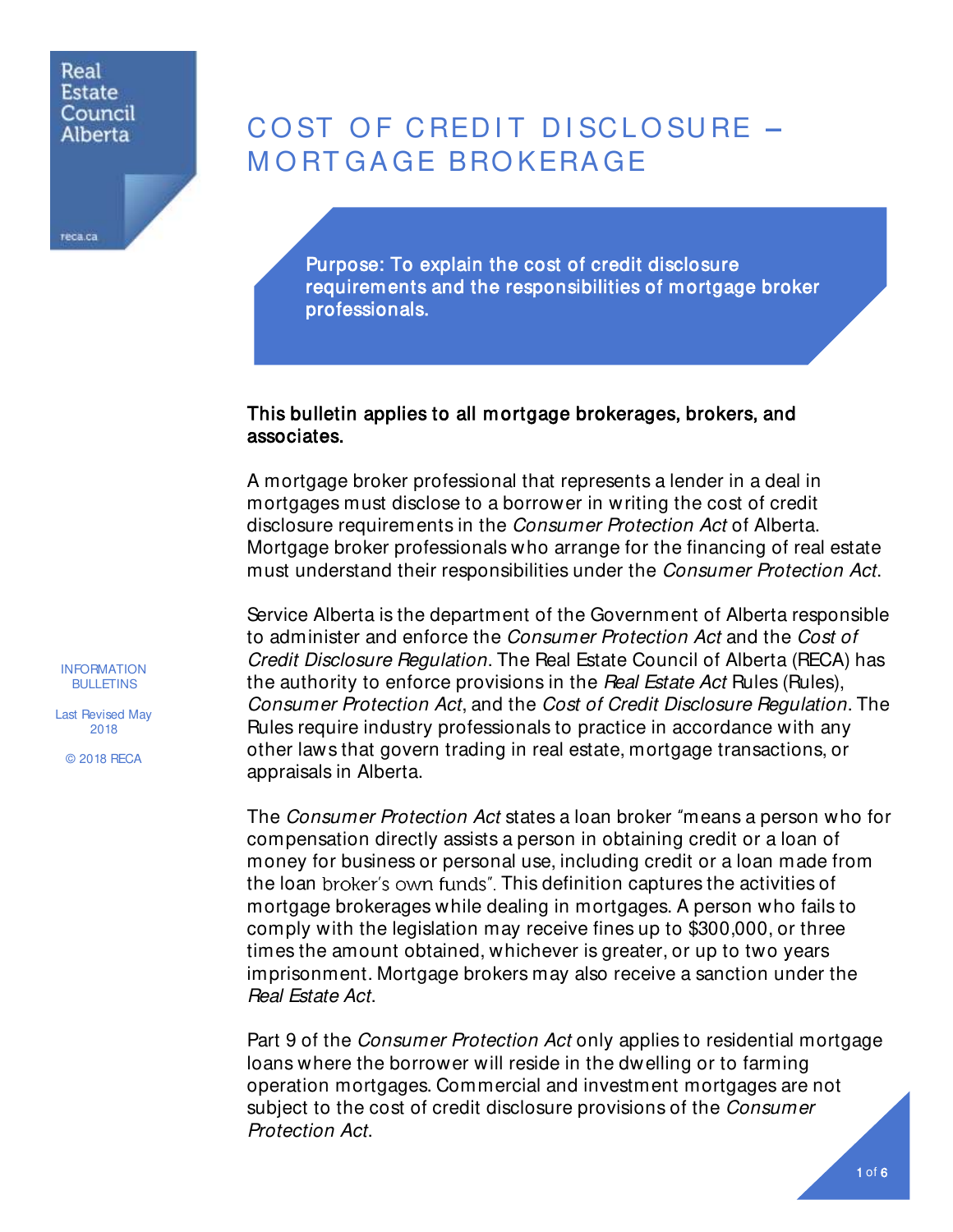Part 9 of the *Consumer Protection Act* refers to a credit agreement as an agreement where a person extends credit to another person and includes a loan of money, a credit sale, or an agreement under which a loan of money or a credit sale may occur in the future. When you secure a mortgage loan by a charge against real property, this is fixed credit agreement. The legislation outlines the requirements for initial disclosure on loans, prepayment rights, and the timing of required disclosures.

The requirement to give a disclosure statement depends on the extent of the broker's involvement in the transaction. The broker may or may not give a disclosure statement. The Real Estate Act Rules (Rules) requires a mortgage broker to give a disclosure statement when:

- the lender does not enter into credit agreements in the course of carrying on a business. The mortgage broker must disclose all obligations of a credit grantor in these situations
- the lender enters into credit agreements in the course of carrying on a business and the credit grantor deducts the mortgage brokerage fee from the mortgage loan

The Rules require mortgage brokerages to make cost of credit disclosures when they represent lender clients that are not banks, treasury branches, credit unions, loan corporations, trust corporations, insurance companies, or any person engaged in the business of making loans that they secure with a mortgage.

Failure to give the disclosure information is an offence under the Consumer Protection Act and conduct deserving of sanction under the Real Estate Act.

## Disclosure statement

The Cost of Credit Disclosure Regulation outlines the specific information a mortgage broker must include in a disclosure statement. The statement must be in writing or in a form that will allow the borrower to retain a copy. The information must be clear, concise and in a logical order. It must also be set up in a way that brings the statement to the borrower's attention. The information you must include in the initial disclosure statement is:

- a description of the subject-matter of any security interest
- the outstanding balance of the loan as of the effective date of the disclosure statement
- the nature and amount of any advances, charges or payments that make up the outstanding balance
- the terms of the agreement
- the amortization period of the loan where it is longer than the term of the agreement

INFORMATION **BULLETINS** 

Last Revised May 2018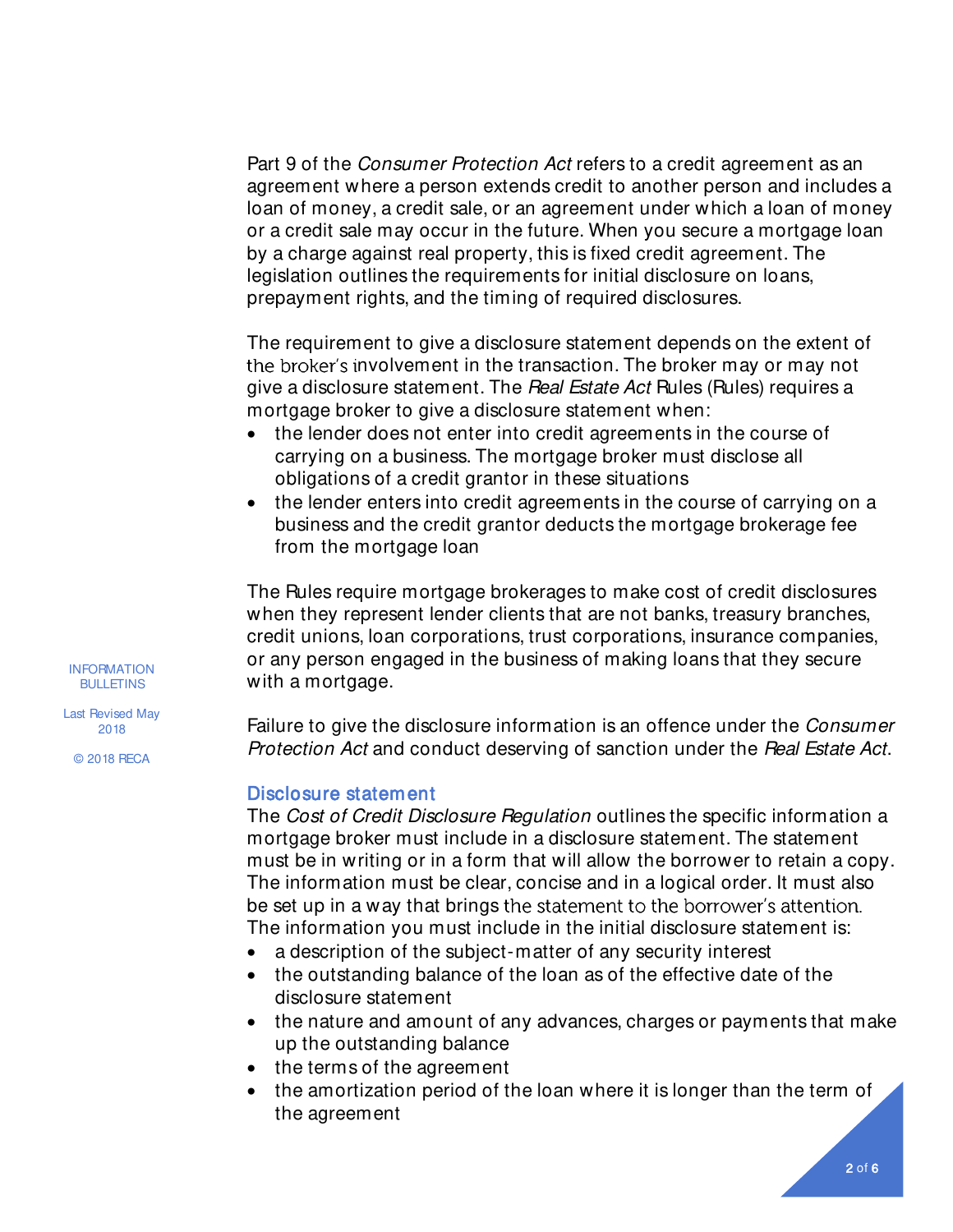- the date on which the interest begins to accrue and the particulars of any grace period
- where the interest rate will not change during the term
	- o the interest rate
	- $\circ$  the circumstances where you add unpaid interest to the principal
	- o the application of payments between interest and principal;
	- where the interest rate may change during the term
		- $\circ$  the initial interest rate, the circumstances where you add unpaid interest to the principal and the application of payments as between interest and principal
		- $\circ$  the method of determining the interest rate throughout the term
		- $\circ$  unless the amount of scheduled payments is automatically adjusted to account for changes in the interest rate, the lowest annual interest rate, based on the initial balance, at which the payments would not cover the interest that would accrue between payments
- the nature and amount of any charges other than interest payable in connection with the agreement
- the amount and timing of any payments to be made after the effective date of the disclosure statement
- the total amount of all payments and advances to be made in connection with the agreement
- the total cost of credit for the agreement
- the Annual Percentage Rate of Interest (APR) for the agreement
- the nature of any default charges in the agreement
- for a mortgage loan, a statement of the conditions, if any, under which the borrower may make prepayments, and any charge for prepayments. For credit agreements other than mortgage loans, there are specific requirements under the Consumer Protection Act and/or associated Regulations.
- the nature of, and the amount and timing of payments for any optional services the borrower purchases where payments are made to or through the credit grantor
- a statement indicating the borrower's right to cancel optional services of • a continuing nature. A borrower may cancel an optional service on giving 30 days' notice or a shorter period if it is in the agreement

When the optional service is insurance for example, the credit grantor must disclose in writing that the borrower may purchase the insurance through an agent or insurer of the borrower's choice.

# Timing of disclosure

The Cost of Credit Disclosure Regulation requires borrowers to receive a disclosure statement for mortgages at least two business days before they incur any obligation to the credit grantor or make any payment in

INFORMATION **BULLETINS** 

Last Revised May 2018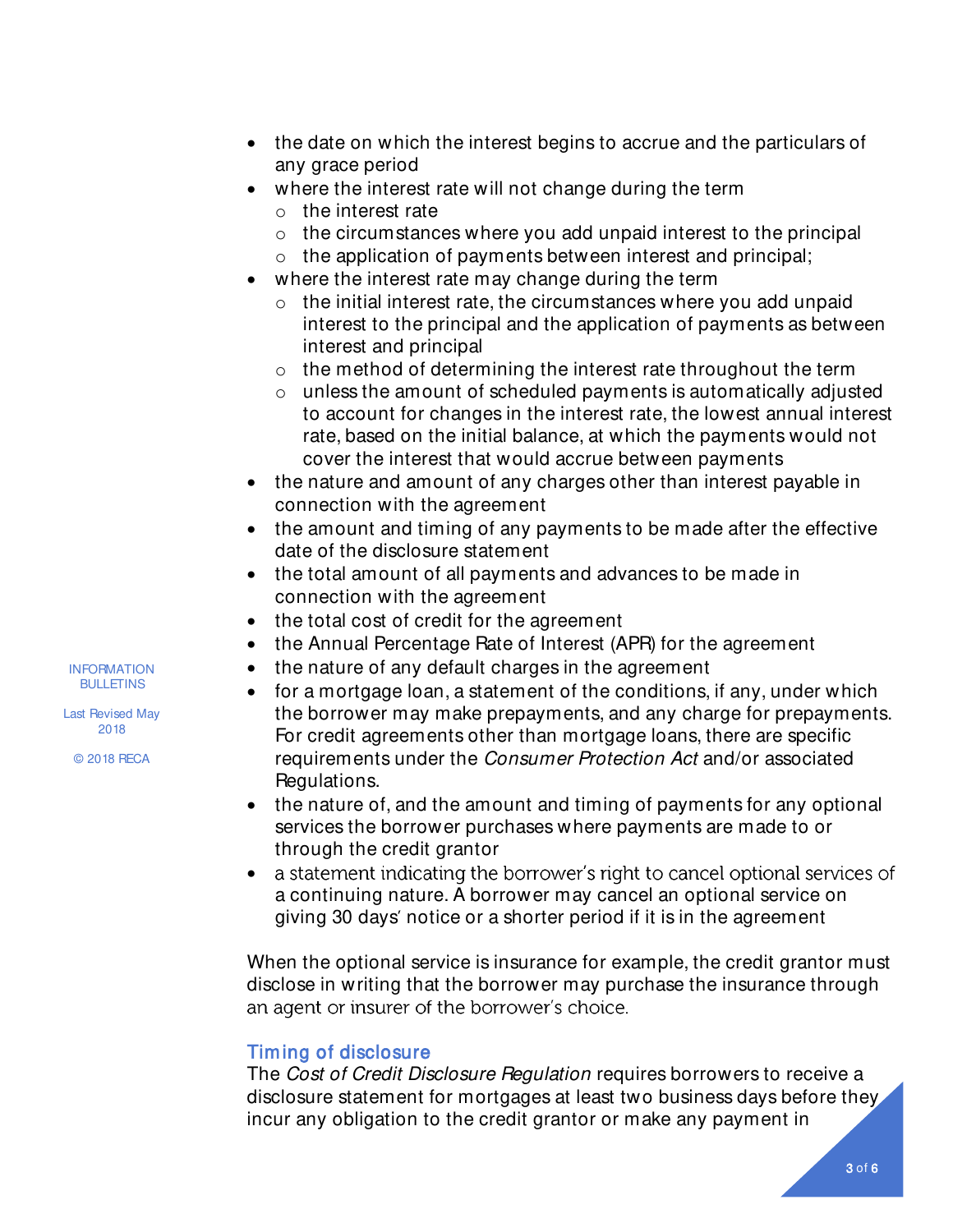connection with the mortgage loan. A borrower may waive the time for delivery of the disclosure statement under certain conditions. These conditions are as follows:

- if the borrower receives independent legal advice from a lawyer who is independent of the credit grantor. The lawyer must sign and attach to the waiver a statement to that effect confirming the receipt of the independent legal advice
- if the mortgage loan allows the borrower prepayment rights consistent with s. 68 of the *Consumer Protection Act* for payment of non-mortgage loans. This is where a borrower can pay the outstanding balance of the credit agreement without any prepayment charge or penalty

The waiver statement must be in writing, disclose the borrower's rights clearly and prominently, and borrowers must sign the waiver. If the borrower waives the time-period, the credit grantor must deliver the statement to the borrower before the 2 days elapse.

If the information in the document is not complete or correct, the borrower has the option to cancel the agreement or to statutory damages.

# Charging a fee

Where the borrower is an individual who enters into a credit arrangement for personal or family purposes, mortgage brokerages must not charge, collect, or attempt to collect a fee or commission from a borrower until:

- the lender provides written confirmation to fund the mortgage and the borrower receives and accepts the confirmation
- the lender provides the disclosure statement, the borrower receives the statement, and two business days pass or the borrower waives the time period for delivery

# Calculating Cost of Credit

When you calculate the total cost of credit, you must take into account the value the borrower receives or may receive in connection with the loan agreement. This includes:

- the money given to the borrower
- a payment, discharge or consolidation by the credit grantor of a preexisting monetary obligation of the borrower
- a charge for any of the following, if the credit grantor incurs the expense for the purpose of arranging, documenting, insuring or securing a credit agreement and then charges the expense to the borrower:
	- $\circ$  a fee paid to a third party to record or register a document or to obtain a document or information from a public registry of interests in real property

INFORMATION **BULLETINS** 

Last Revised May 2018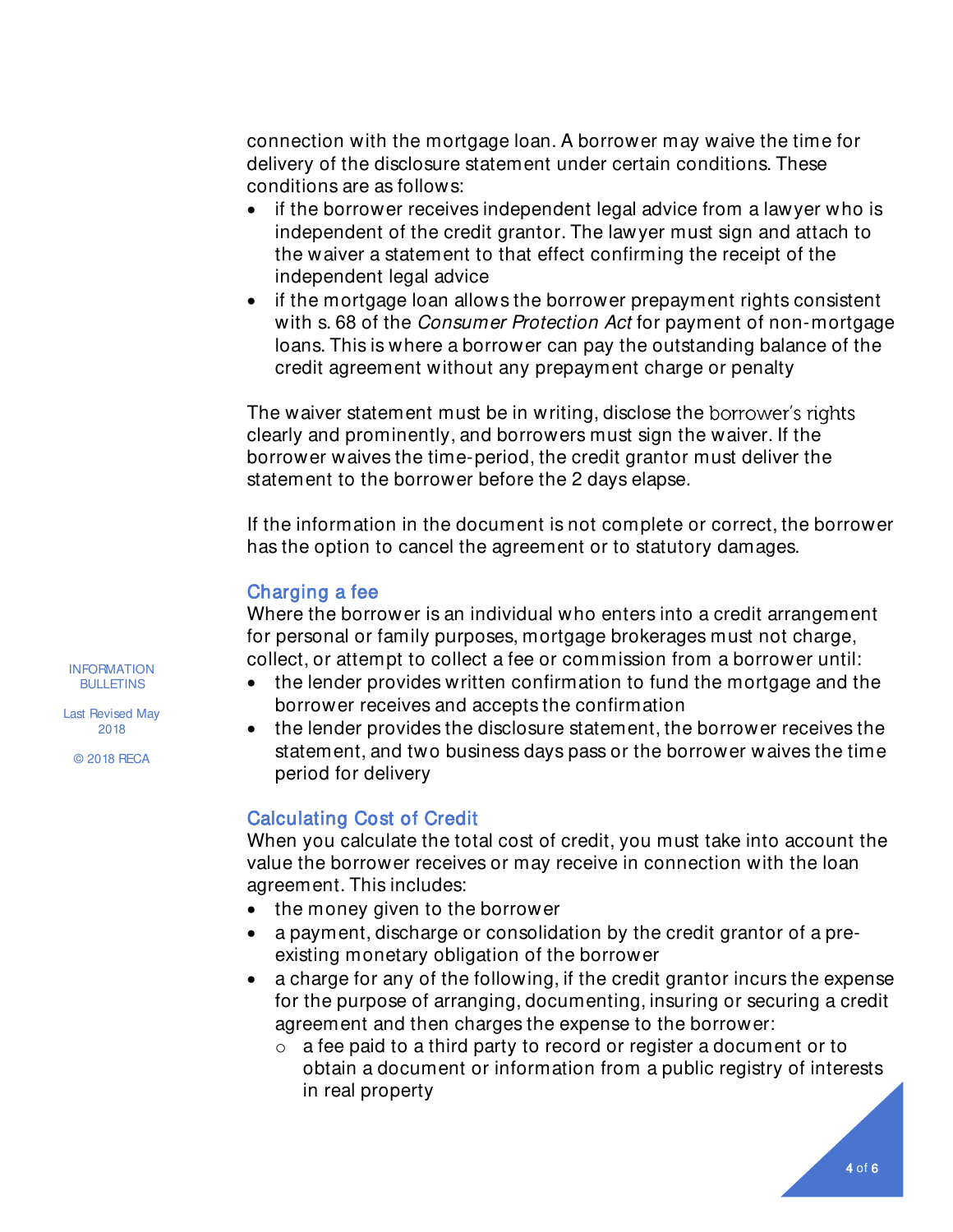- $\circ$  a fee for professional services for confirming the value, condition, location etc. of the property that serves as security for the loan agreement
- $\circ$  premiums for insurance that protects the credit granter against risk of default on a high-ratio mortgage
- o premiums for casualty insurance
- a fee from the credit grantor for maintenance of a tax account on a high-ratio mortgage.

The total cost of credit is the difference between the value the borrower receives and the value given by the borrower to the credit grantor in connection with the credit agreement. Some examples of value given by the borrower include:

- the transfer of money or property to the credit grantor for any purpose in connection with the credit agreement;
- the transfer of money or property to a third party (not the lender) to pay for services that the credit grantor requires the borrower to obtain relating to the credit agreement, unless the charge:
	- $\circ$  is for an expense the credit grantor incurs and then charges to the borrower
	- $\circ$  is for a services of a lawyer
	- $\circ$  is for title insurance by an insurer chosen by the borrower

Part 3 of the *Cost of Credit Disclosure Regulation* outlines the formulas for calculating the APR and the total cost of credit. The Alberta Mortgage Broker's Association has a computer program that calculates the APR and total cost of credit. The program takes into account the variables that are unique to the specific mortgage related financial transaction. This program is available to all AMBA mortgage brokerage members or to mortgage brokerages using the D & H Expert system.

# Floating interest rates

If the interest rate floats, the credit grantor must, at least every 12 months, give the borrower a disclosure statement that includes the following information:

- the annual rate of interest at the beginning and end of the period
- the outstanding balance at the beginning and end of the period
- if there are scheduled payments in the agreement, the statement must disclose the amount and timing of all remaining payments. The basis for these payments is the interest at the end of the period

## **Renewals**

Where the amortization period for a mortgage loan is longer than its term, the credit grantor must, as least 21 days before the end of the term deliver

INFORMATION **BULLETINS** 

Last Revised May 2018